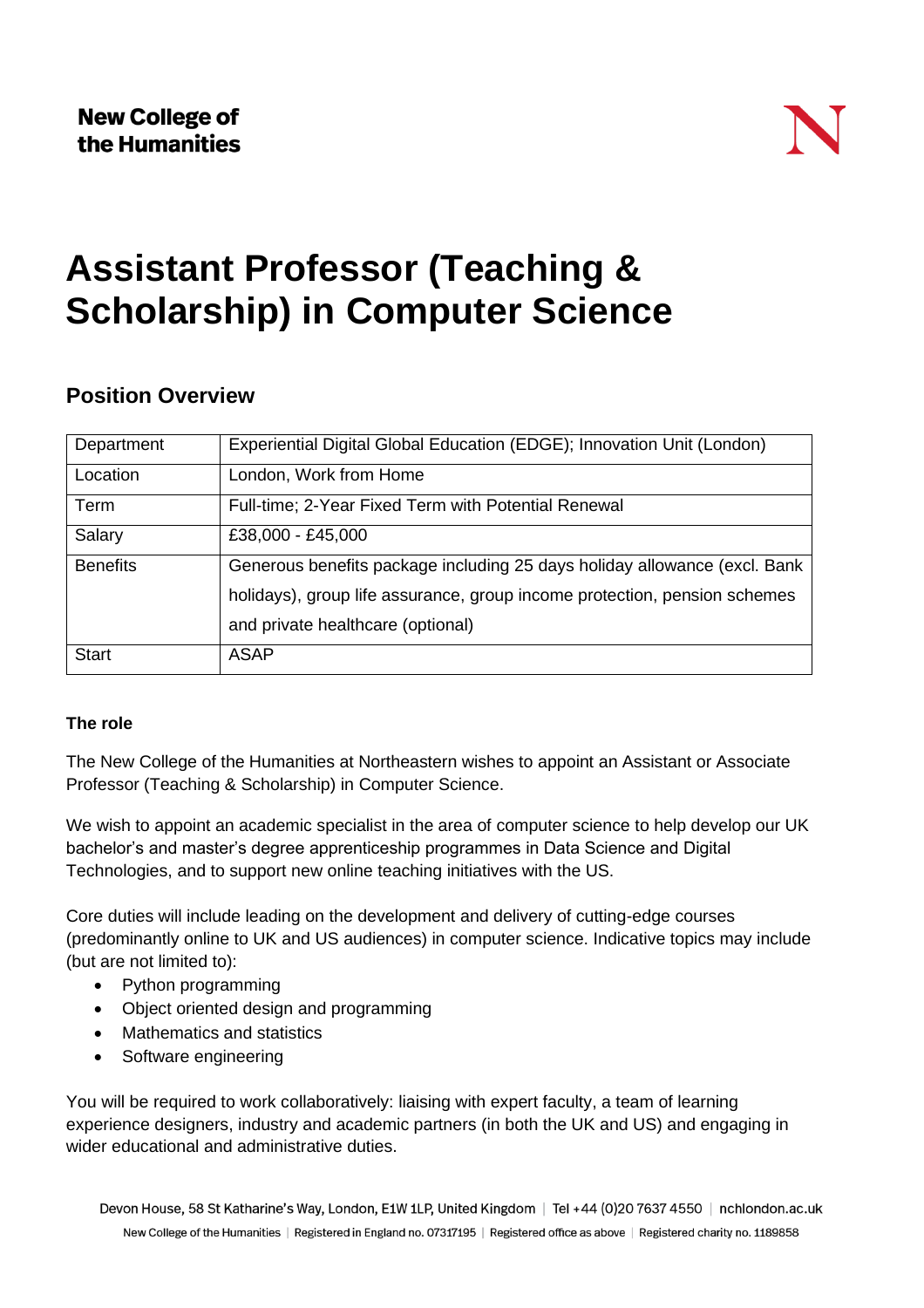## **New College of** the Humanities

We particularly encourage applications from those with an interest in innovative teaching (including short courses, micro-credentials and the use of technology in education); those with experience of supporting a wide variety of students; and those belonging to groups underrepresented in UK higher education. We are open to appointing on a reduced fraction/job-share basis subject to our business needs.

The role is suitable for remote working, providing the appointee is able to attend the campus for face-to-face work when required.

#### **About EDGE**

EDGE (Experiential, Digital, Global, Education) is part of Northeastern University's Global Network and is dedicated to designing and delivering work-related learning throughout the UK and internationally. The EDGE team work remotely, using innovative pedagogical approaches and best practice in digital education and collaboration to ensure an excellent learner experience for individuals or groups of learners, wherever they are based. The EDGE team currently delivers a growing portfolio of work-related learning aligned to digital transformation, data science, artificial intelligence, and project management.

#### **Person Specification:**

#### **Qualifications**

- PhD, or equivalent professional experience, or equivalent qualification, in a relevant area of computer science (essential)
- Higher education teaching qualification, e.g. PGcert, PGCHE, FHEA (desirable)

#### **Key Criteria**

- Experience in teaching computer science at undergraduate and/or postgraduate level (essential)
- Excellent written and verbal communication skills including presentation skills, both face-toface and online (essential)
- Ability to develop excellent and cutting-edge online courses in computer science that will have significant appeal to learners, including those in work-based settings (essential)
- Flexibility and capacity to teach (predominantly remotely) across a range of courses (essential)